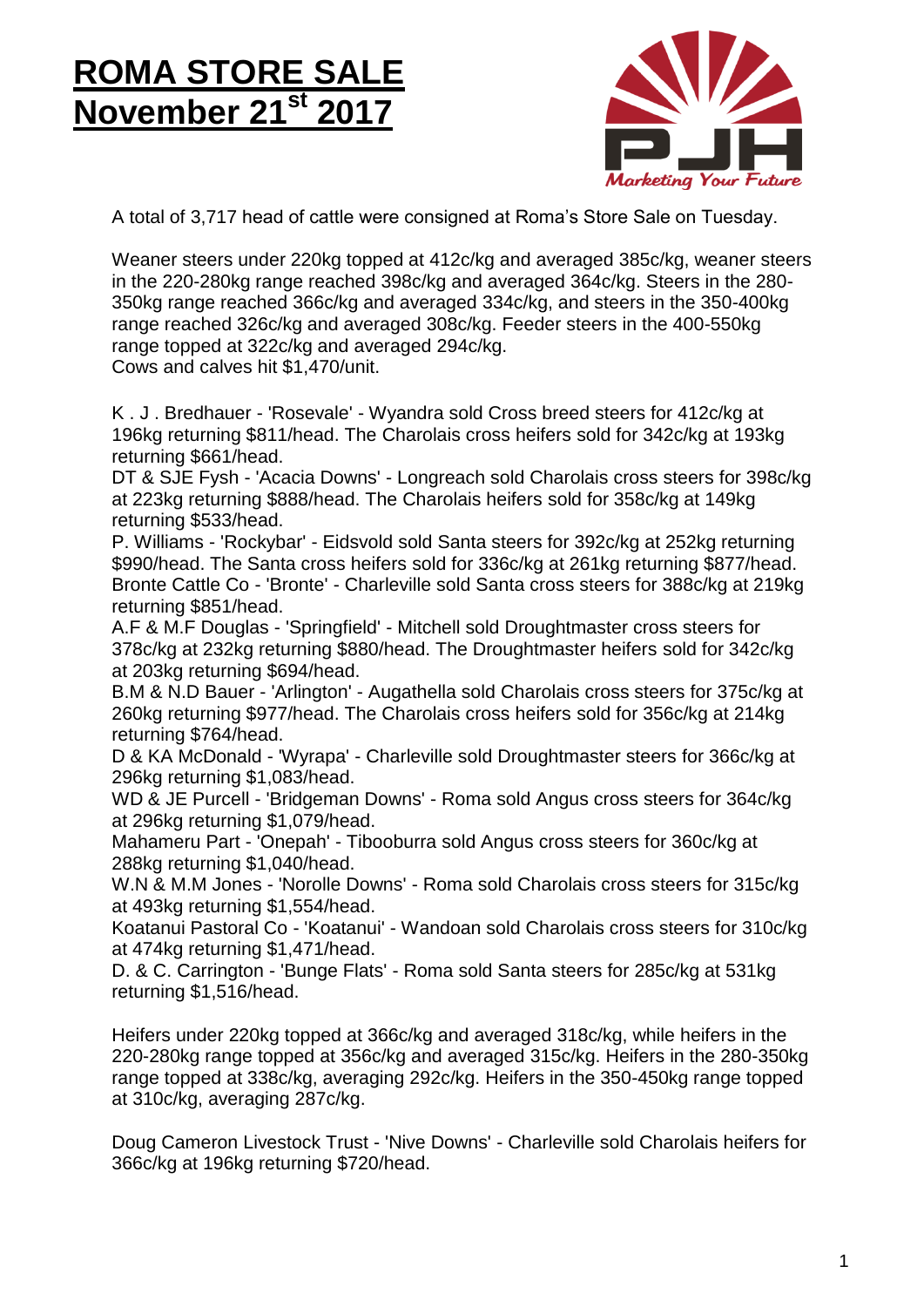## **ROMA STORE SALE November 21st 2017**



R.H & R.J West - 'Silver Valley' - Wallumbilla sold Angus cross heifers for 342c/kg at 250kg returning \$857/head.

K.F & K.M Rule - 'Woodside' - Charleville sold Charbray cross heifers for 334c/kg at 266kg returning \$891/head. The Charolais cross cows sold for 237c/kg at 517kg returning \$1,226/head.

Hazelmont Pastoral - 'Winbin' - Injune sold Droughtmaster cross heifers for 282c/kg at 412kg returning \$1,163/head.

Cows in the 300-400kg range reached 225c/kg and averaged 199c/kg, while cows in the 400-500kg range reached 264c/kg and averaged 224c/kg. Cows over 500kg topped at 244c/kg, averaging 233c/kg.

Lumeah Grazing - 'Lumeah' - Blackall sold Charbray cows for 241c/kg at 571kg returning \$1,379/head.

ABT Logistics & Farming - 'Cameron Park' - The Gums sold Santa cross cows for 229c/kg at 527kg returning \$1,209/head.

Bulls under 400kg topped at 366c/kg and averaged 322c/kg, while bulls in the 400- 600kg range topped at 286c/kg and averaged 258c/kg. Bulls over 600kg topped at 276c/kg, averaging 248c/kg.

A.J. Jackson - 'Goon Goon' - Stonehenge sold Charolais cross mickey bulls for 366c/kg at 170kg returning \$622/head.

## *PJH sell 5th position next week. Please be aware that all cattle being sold must be*

*accompanied by a National Cattle Health Declaration as well as NVD.*